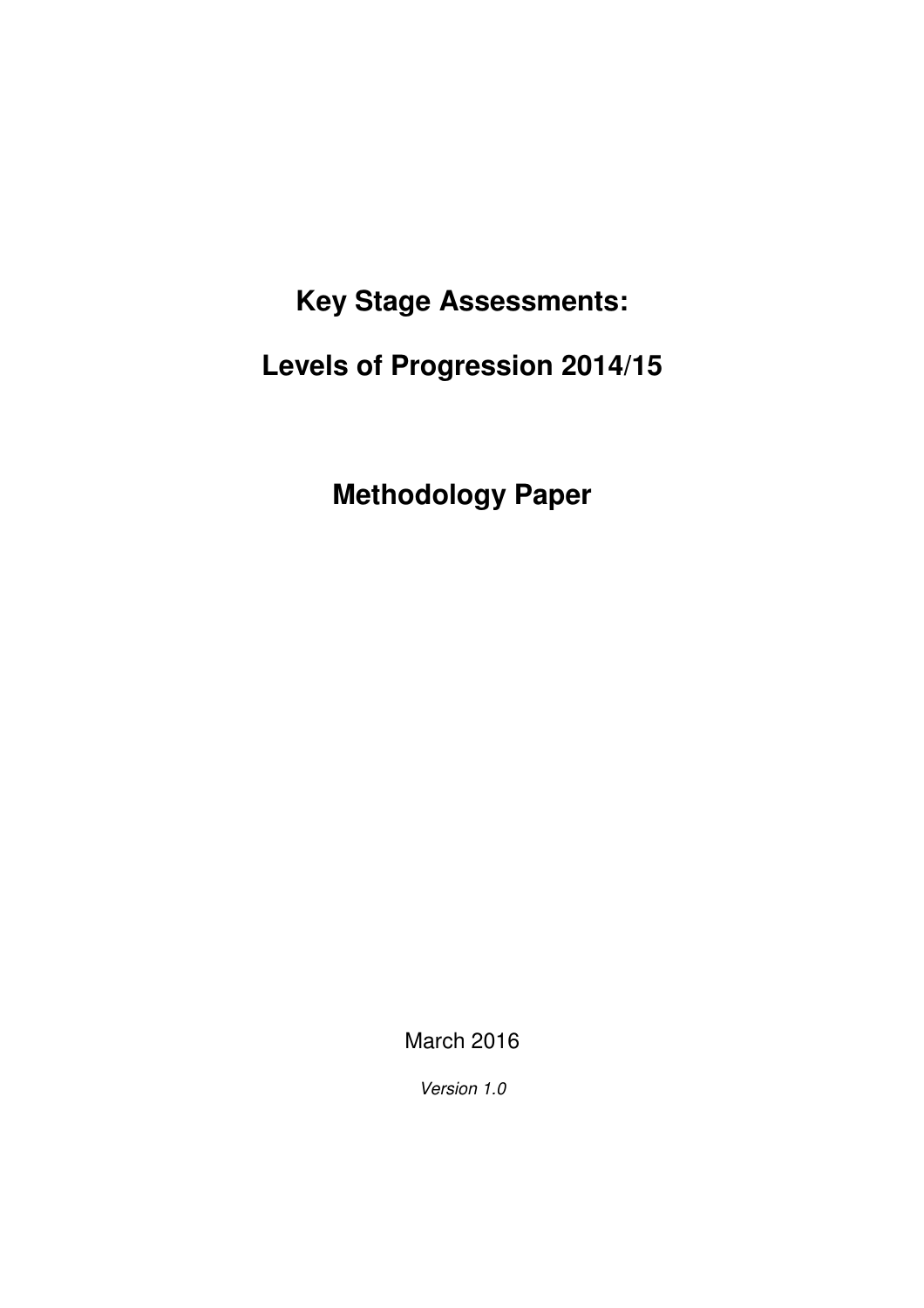# **1. Background**

 This paper outlines the methodology applied by the Department of Education (DE) to 2014/15 Key Stage Assessment data in order to generate specific high-level NI averages which can be utilised by the Department and schools in their key policies and target setting.

 Key Stage Levels of Progression (LoP) are used to measure Literacy and Numeracy targets set out in the Department of Education Strategy 'Count, Read: Succeed' which contains long-term targets by 2019/20. Since 2013/14, ongoing industrial action has heavily impacted on the number of schools submitting their KS data to CCEA (for moderation purposes) and DE. In turn, an exercise has been carried out to firstly determine how representative the 2014/15 returns are within the NI context and, accordingly, adjust the data for non-response within each cohort.

 End of Key Stage Assessments (KSAs) are carried out in primary schools at the end of Year 4 (KS1) and Year 7 (KS2), as well as in post-primary schools at the end of Year 10 (KS3).

### **2. Representativeness of 2014/15 achieved returns**

 Due to industrial action, around a fifth of all primary schools (18%), and a third of post- primary schools (36%) submitted 2014/15 KSA results. In turn, there is a strong likelihood of non-response bias in any subsequently produced average. Bias arises if the characteristics of non-responding schools (or pupils) differ significantly from those of responding schools (or pupils). The extent of such non-response bias can only be examined by comparing the characteristics of respondents with the distribution of the same characteristics in the entire school population.

 To assess how accurately the sample of 2014/15 LoP data reflect the complete Year 4 (KS1), Year 7 (KS2) and Year 10 (KS3) school populations in Northern Ireland, the characteristics of each group have been compared with those collected through the 2014/15 School Census, an extract of which is presented in Table 2.1.

|                              | <b>KS1 Submissions</b><br>(%) | 2014/15<br><b>School Census</b><br>(%) |  |
|------------------------------|-------------------------------|----------------------------------------|--|
| Former ELB Area <sup>1</sup> |                               |                                        |  |
| Belfast                      | 16.7                          | 15.1                                   |  |
| Western                      | 8.9                           | 17.0                                   |  |
| North Eastern                | 53.0                          | 21.9                                   |  |
| South Eastern                | 7.3                           | 21.6                                   |  |
| Southern                     | 14.1                          | 24.4                                   |  |
| Gender                       |                               |                                        |  |
| Girl                         | 49.4                          | 48.8                                   |  |
| Boy                          | 50.6                          | 51.2                                   |  |
| FSME <sup>2</sup>            |                               |                                        |  |
| Non-FSME                     | 71.5                          | 67.5                                   |  |
| <b>FSME</b>                  | 28.5                          | 32.5                                   |  |

## **Table 2.1: Comparisons of the distribution of participating school pupils (KS1) with all Year 4 pupils in Northern Ireland, 2014/15**

Notes<sup>-</sup>

Notes:<br>1. The Education Authority came into existence on 1st April 2015 and assumed the responsibilities of the former Education and Library Boards (ELBs).

2. Free School Meal Entitled (FSME) status was unknown for nine pupils with submitted KS1 results.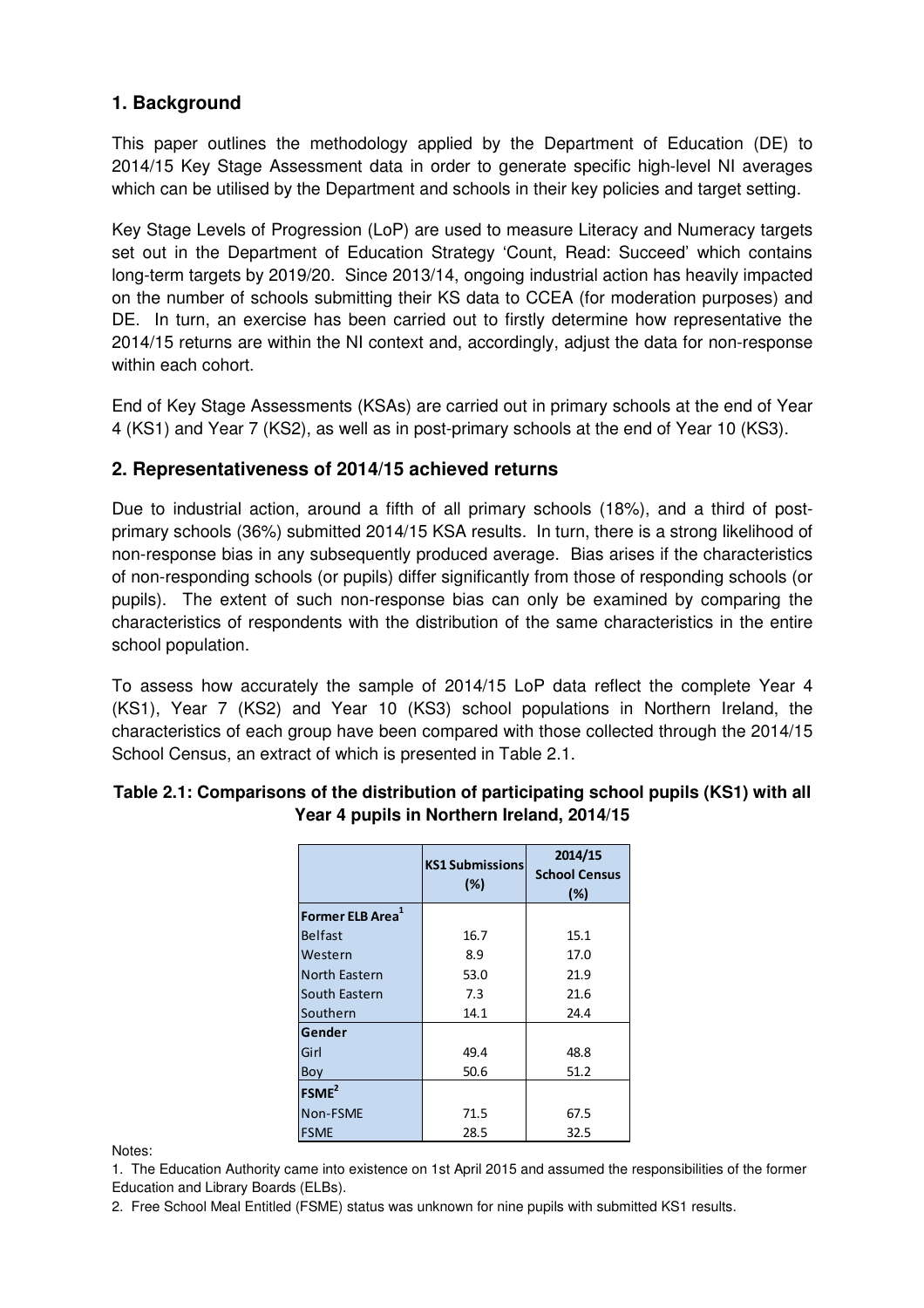# **3. Weighting**

 In order to accurately reflect the composition of Northern Ireland's Years 4, 7 and 10 school populations, weights have been calculated and applied to the data to compensate and adjust for non-response bias in KSA data returns. Figures from the 2014/15 School Census were used to derive 3 individual sets of weights, one for each year group.

 It was considered appropriate to consider select school and pupil characteristics, as presented in Table 3.1, as each will, independently and collectively, influence the expected attainment levels at an individual pupil level.

#### **Table 3.1: School and pupil characteristics used to construct weights accounting for non-response bias in KS1, KS2 and KS3 Levels of Progression submissions, 2014/15**

|               |                              | Primary                    |     | <b>Post-Primary</b> |     |
|---------------|------------------------------|----------------------------|-----|---------------------|-----|
|               |                              |                            | KS1 | KS <sub>2</sub>     | KS3 |
|               | Former ELB Area <sup>1</sup> | Belfast                    |     |                     |     |
|               |                              | Western                    |     |                     |     |
|               |                              | North Eastern              |     |                     |     |
|               |                              | South Eastern              |     |                     |     |
| <b>School</b> |                              | Southern                   |     |                     |     |
|               | Management Type              | Controlled                 |     |                     |     |
|               |                              | <b>Catholic Maintained</b> |     |                     |     |
|               |                              | Other $2$                  |     |                     |     |
|               | <b>School Type</b>           | Grammar                    |     |                     |     |
|               |                              | Non-Grammar                |     |                     |     |
|               | <b>FSME</b>                  | <b>FSME</b>                |     |                     |     |
| <b>Pupil</b>  |                              | Non-FSME                   |     |                     |     |
|               | Gender                       | Girl                       |     |                     |     |
|               |                              | Boy                        |     |                     |     |

Notes:

 1. The Education Authority came into existence on 1st April 2015 and assumed the responsibilities of the former Education and Library Boards (ELBs).

 2. Includes schools within 'other maintained', controlled integrated', 'grant maintained integrated' and 'voluntary' sectors.

 It should be noted that weighting cannot generate data for certain groups lost through non- response. By way of example, in this particular exercise free school meal entitled pupils from 'other' management type schools in the former SELB were not represented in submitted KS1 returns. Pupils within this group were consequently removed from the equivalent school census figures prior to the calculation of weights.

 While multiple sets of individual weights can be derived based on school (ELB, Type, Management Type) or pupil (Gender, Free School Meal Entitled (FSME)) characteristics, this methodology has focussed on the construction of a single set of pupil-level weights at each Key Stage combining these characteristics given that a pupil's expected attainment will be inter-reliant on a combination of these variables. The set of KS1 weights derived for Year 4 pupils is shown in Table 3.2.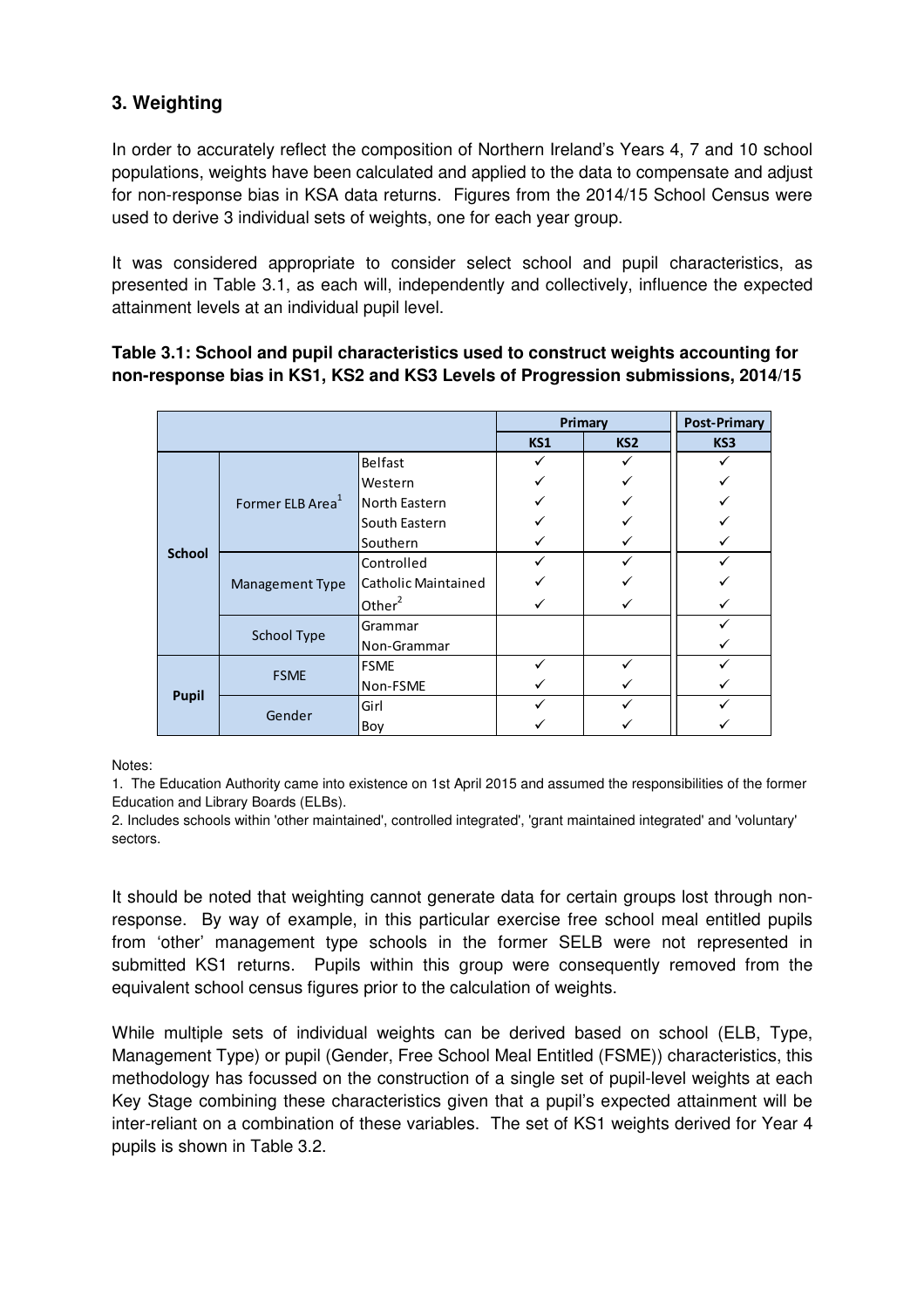|                              |                            | <b>FSME</b> | Gender |      |
|------------------------------|----------------------------|-------------|--------|------|
| Former ELB Area <sup>1</sup> | <b>Management Type</b>     |             | Girl   | Boy  |
| <b>Belfast</b>               | Controlled                 | Non-FSME    | 0.53   | 0.49 |
|                              |                            | <b>FSME</b> | 0.85   | 0.85 |
|                              | <b>Catholic Maintained</b> | Non-FSME    | 2.29   | 1.73 |
|                              |                            | <b>FSME</b> | 1.85   | 1.71 |
|                              | Other                      | Non-FSME    | 0.58   | 0.40 |
|                              |                            | <b>FSME</b> | 1.06   | 1.04 |
| Western                      | Controlled                 | Non-FSME    | 0.83   | 0.92 |
|                              |                            | <b>FSME</b> | 1.21   | 0.99 |
|                              | Catholic Maintained        | Non-FSME    | 2.75   | 3.46 |
|                              |                            | <b>FSME</b> | 3.10   | 5.65 |
|                              | Other                      | Non-FSME    | 3.66   | 1.87 |
|                              |                            | <b>FSME</b> | 2.19   | 2.09 |
| North Eastern                | Controlled                 | Non-FSME    | 0.35   | 0.34 |
|                              |                            | <b>FSME</b> | 0.33   | 0.35 |
|                              | Catholic Maintained        | Non-FSME    | 0.70   | 0.67 |
|                              |                            | <b>FSME</b> | 0.93   | 0.75 |
|                              | Other                      | Non-FSME    | 0.35   | 0.47 |
|                              |                            | <b>FSME</b> | 0.50   | 0.39 |
| South Eastern                | Controlled                 | Non-FSME    | 4.73   | 4.65 |
|                              |                            | <b>FSME</b> | 4.70   | 4.34 |
|                              | <b>Catholic Maintained</b> | Non-FSME    | 1.84   | 1.66 |
|                              |                            | <b>FSME</b> | 2.62   | 3.77 |
|                              | Other                      | Non-FSME    | 1.32   | 1.56 |
|                              |                            | <b>FSME</b> | 4.96   | 5.49 |
| Southern                     | Controlled                 | Non-FSME    | 1.39   | 1.10 |
|                              |                            | <b>FSME</b> | 0.90   | 1.11 |
|                              | Catholic Maintained        | Non-FSME    | 2.16   | 2.33 |
|                              |                            | <b>FSME</b> | 2.39   | 3.60 |
|                              | Other                      | Non-FSME    | 2.75   | N/A  |
|                              |                            | <b>FSME</b> | N/A    | N/A  |

#### **Table 3.2: Details of weights to be applied to KS1 LoP data submitted in 2014/15**

Notes:

 1. The Education Authority came into existence on 1st April 2015 and assumed the responsibilities of the former Education and Library Boards (ELBs).

2. Weights are rounded to 2 decimal places for presentational purposes.

 3. 'N/A' - denotes a weight is not applicable as no KSA outcomes were submitted for pupils within given category. 4. While the data in this table illustrate the 30 separate weighted values derived for Primary School pupils (KS1 and KS2), the number of values doubles at KS3 to incorporate school type (i.e. Grammar and Non-Grammar).

 The effect of applying the above weighting is depicted in Table 3.3 which shows the proportion of Year 4 pupils (KS1) achieving the expected level (Level 2 or above) before and after weighting.

 **Table 3.3: Effects of weighting on KS1 averages, by gender, 2014/15** 

| % achieving level 2 or above |             | Unweighted | Weighted |
|------------------------------|-------------|------------|----------|
|                              |             | %          | %        |
|                              | Girls       | 93.8       | 93.1     |
| <b>Communication</b>         | <b>Boys</b> | 86.8       | 84.5     |
|                              | $A$ ll      | 90.2       | 88.7     |
|                              | Girls       | 93.6       | 92.8     |
| <b>Using Maths</b>           | <b>Boys</b> | 89.9       | 87.9     |
|                              | All         | 91 7       | 90.3     |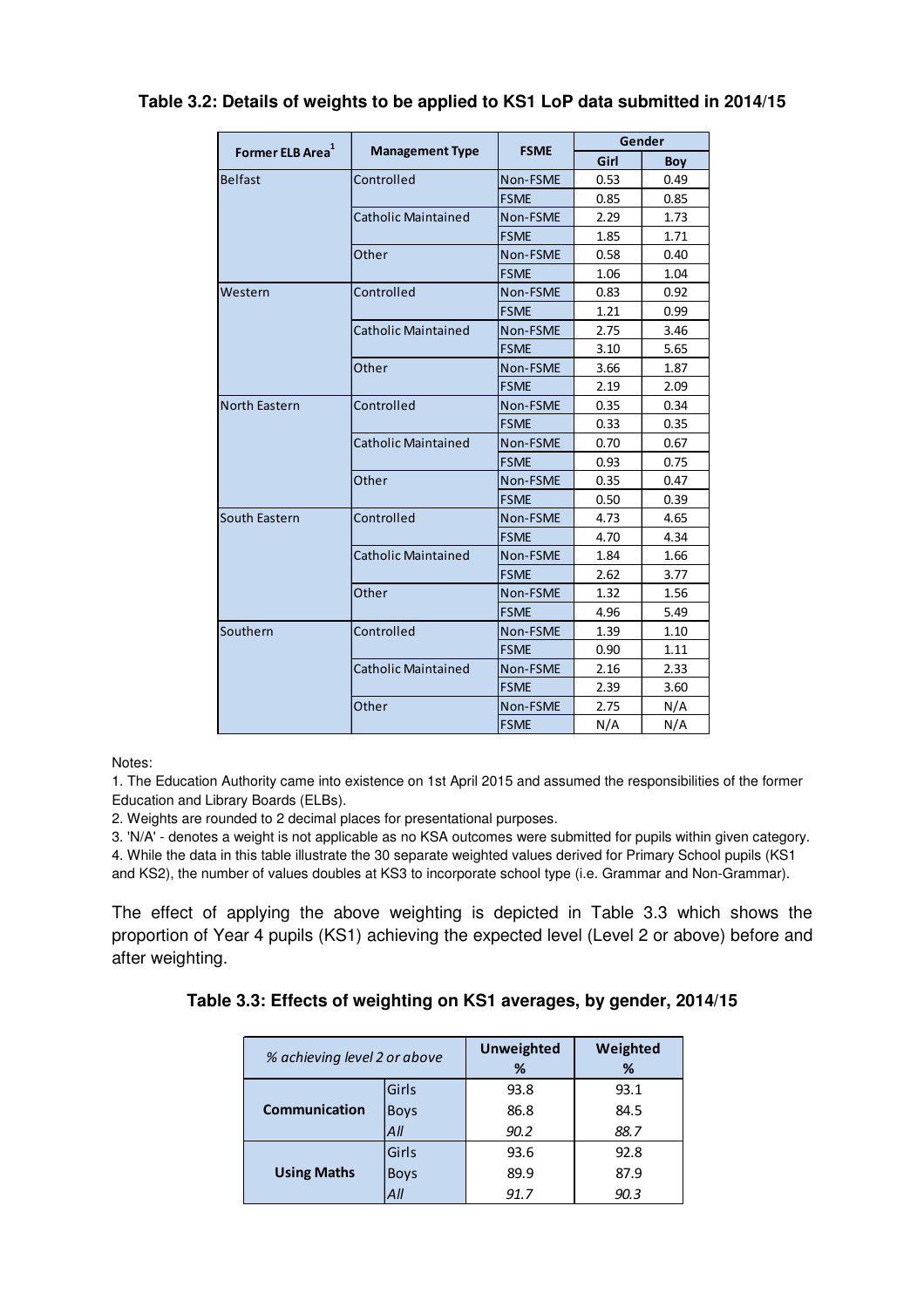This technique corrects for over- and under- representation in the various groups when compared with the entire population. Table 3.4 presents an updated version of Table 2.1 showing how weighting has adjusted the proportion of responding schools in line with school census data.

|                              | <b>KS1 Submissions</b> | 2014/15    |                      |
|------------------------------|------------------------|------------|----------------------|
|                              | Unweighted %           | Weighted % | <b>School Census</b> |
| Former ELB Area <sup>1</sup> |                        |            |                      |
| <b>Belfast</b>               | 16.7                   | 15.3       | 15.1                 |
| Western                      | 8.9                    | 17.1       | 17.0                 |
| North Eastern                | 53.0                   | 22.1       | 21.9                 |
| South Eastern                | 7.3                    | 21.7       | 21.6                 |
| Southern                     | 14.1                   | 23.7       | 24.4                 |
| Gender                       |                        |            |                      |
| Girl                         | 49.4                   | 49.1       | 48.8                 |
| Boy                          | 50.6                   | 50.9       | 51.2                 |
| FSME <sup>2</sup>            |                        |            |                      |
| Non-FSME                     | 71.5                   | 67.6       | 67.5                 |
| <b>FSME</b>                  | 28.5                   | 32.4       | 32.5                 |

## **Table 3.4: Effects of weighting on the distribution of participating pupils (KS1) with all Year 4 pupils in Northern Ireland, 2014/15**

Notes:

 1. The Education Authority came into existence on 1st April 2015 and assumed the responsibilities of the former Education and Library Boards (ELBs).

2. Free School Meal Entitled (FSME) status was unknown for nine pupils with submitted KS1 results.

## **4. Standard error and confidence intervals**

 Given that only a proportion of schools submitted KSA returns in 2014/15, any averages derived from these data may differ from those that would have been obtained if all schools had responded. The extent of this difference naturally depends on the level of non- response. It is, however, possible to calculate the range of values between which the (true) population figures are estimated to lie. This is known as the confidence interval, sometimes referred to as a margin of error.

 Confidence intervals at the 95% confidence level have been stated alongside the various estimates produced for 2014/15. This means that, while the best estimate represents the weighted mean figure drawn from the data, there is 95% certainty that the true population mean lies between the lower and higher estimates. To put it another way, it is assumed (and accepted) that there is a one in 20 chance that the true population value will fall outside the 95 percent confidence interval calculated for the (best) estimate.

 Confidence intervals have been calculated using the standard error of proportions, using the formula:

$$
se(p) = \sqrt{\frac{p \times (1-p)}{n}}
$$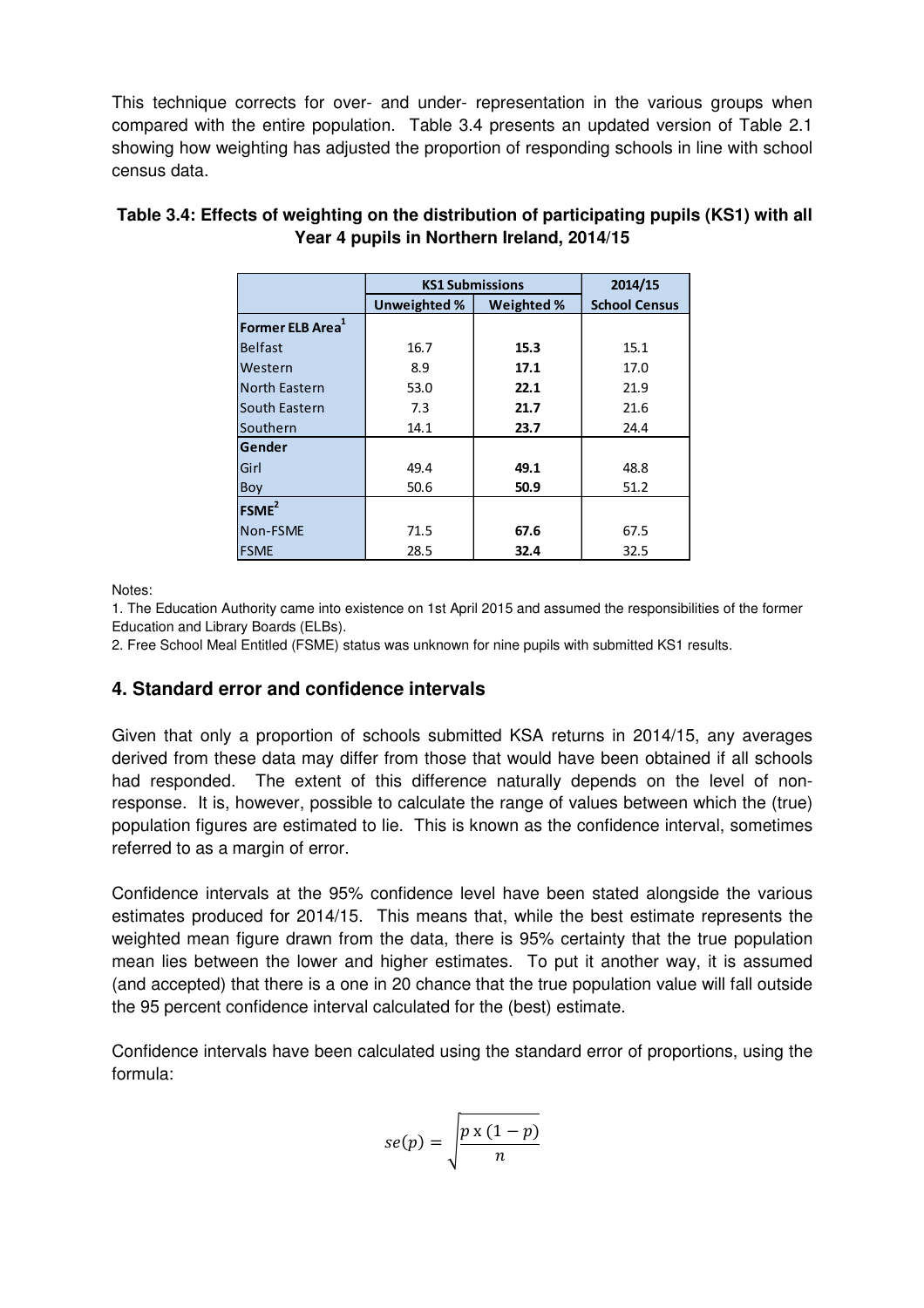# **5. Statistical significance of change**

 Because these KSA estimates are subject to sampling error, differences between estimates from successive years or between population subgroups may occur by chance. It is possible to measure whether this is likely to be the case using standard statistical tests and conclude whether differences are likely to be due to chance or represent a real difference.

 For the purposes of this exercise, where differences have emerged as being statistically significant, these have been reported at the 5% (p<0.05) level of probability (two-tailed tests). This means that, for any observed result that is found to be statistically significant, one can be 95% confident that this has not happened by chance. Within Table 6.2, any increases or decreases that are statistically significant at the five per cent level (p<0.05), and are therefore considered to be real, are indicated by a double asterisk (\*\*).

#### **6. Results - NI averages**

 Table 6.1 displays weighted headline results at the NI level for KS1, KS2 and KS3 pupils achieving the expected level in both Communication (in English) and Using Maths, together with confidence intervals.

| % pupils achieving the expected level |                     | 2014/15                                                                                                                           |                              |                              |                              |
|---------------------------------------|---------------------|-----------------------------------------------------------------------------------------------------------------------------------|------------------------------|------------------------------|------------------------------|
|                                       |                     | <b>Best Estimate<sup>3</sup></b>                                                                                                  | Lower Estimate <sup>3</sup>  | Higher Estimate <sup>3</sup> |                              |
| KS <sub>1</sub>                       | Level 2<br>or above | Communication (English)<br><b>Using Maths</b>                                                                                     | 88.7<br>90.3                 | 87.7<br>89.4                 | 89.7<br>91.2                 |
| KS <sub>2</sub>                       | Level 4<br>or above | Communication (English)<br><b>Using Maths</b>                                                                                     | 76.8<br>77.4                 | 75.5<br>76.1                 | 78.1<br>78.7                 |
| KS3                                   | Level 5<br>or above | Grammar:<br>Communication (English)<br><b>Using Maths</b><br><b>Non-Grammar:</b><br>Communication (English)<br><b>Using Maths</b> | 98.4<br>99.7<br>58.5<br>63.5 | 98.0<br>99.6<br>57.1<br>62.1 | 98.9<br>99.9<br>59.9<br>65.0 |

#### **Table 6.1: Levels of progression in Communication and Using Maths, NI averages with Confidence Intervals 2014/151,2**

Source: CCEA (DE)

Notes:

1. Excludes Special and Independent schools.

2. Data have been weighted to account for non-response bias.

 3. The best estimate is the mean figure drawn from the sample. The lower and higher estimates are for the 95% confidence interval. There is 95% certainty that the true population value lies between the lower and higher estimates.

 Results suggest that, in 2014/15, the percentages of KS1 and KS2 pupils attaining the expected levels in both subject areas have fallen since 2013/14 and are now closer to those levels recorded in 2012/13 when LoP was first introduced (Table 6.2).